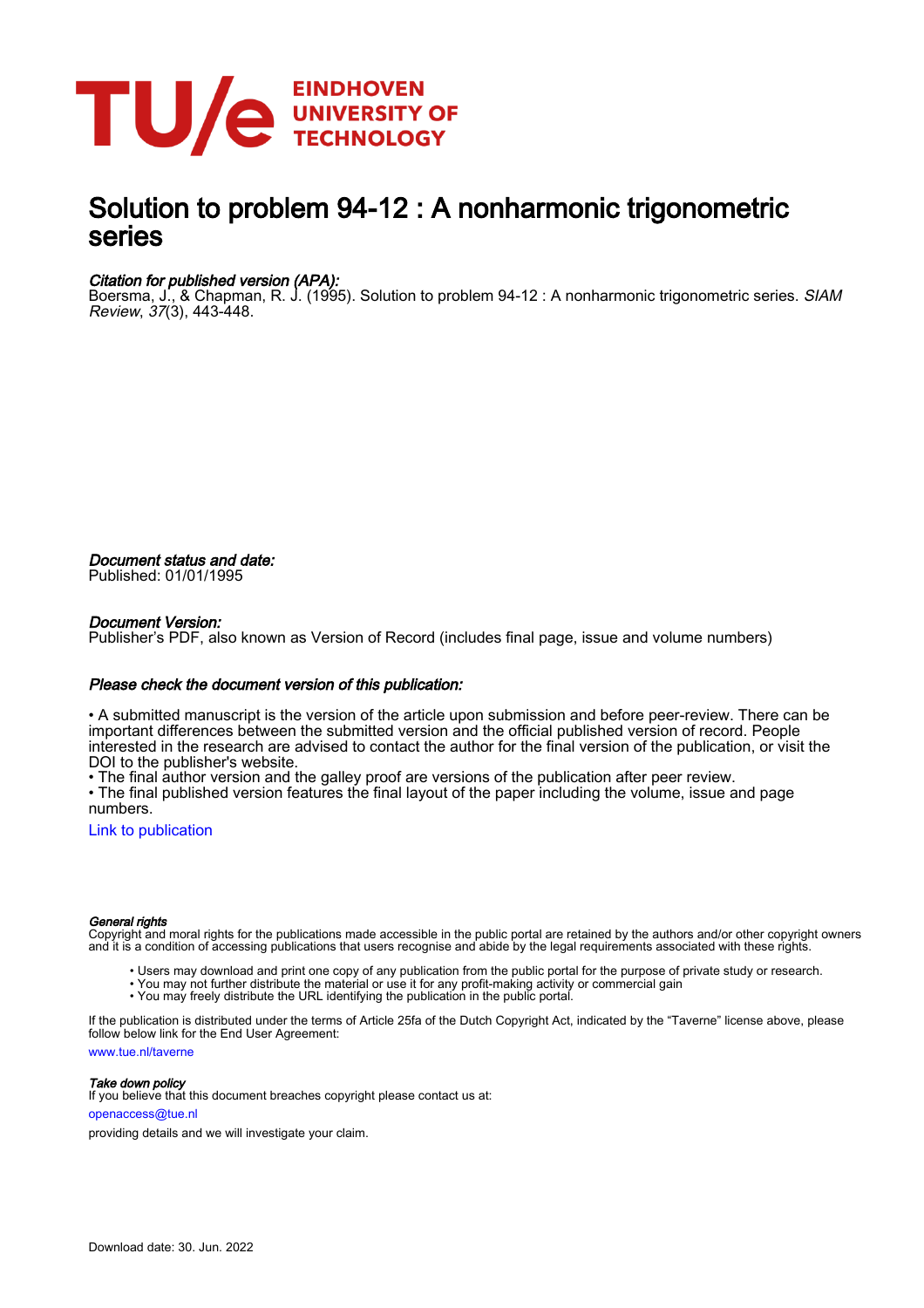Furthermore, by using [2, p. 230, (1)] a computable representation for the G-function in (1) (and hence also for  $F_{\nu-1/2}(s)$ ) may be given in terms of essentially a linear combination of four hypergeometric functions  $_0F_3[b^2s^2/16]$  provided that no two of the parameters  $\{1, \frac{1}{2}, \frac{1+\nu-\rho}{2}, \frac{1-\nu-\rho}{2}\}\$  differ by an integer. This result for  $F_{\nu-1/2}(s)$  is given (correctly) in [3, p. 353, (9)] so that the proposed integral is in fact already tabulated in terms of known computable functions.

### **REFERENCES**

- [1] I. S. GRADSHTEYN AND I. M. RYZHIK, Table of Integrals, Series, and Products, Academic Press, San Diego, 1994.
- [2] Y. L. LUKE, The Special Functions and Their Approximations, Vol. I, Academic Press, San Diego, 1969.
- [3] A. P. PRUDNIKOV, YU. A. BRYCHKOV, AND O. I. MARICHEV, Integrals and Series, Vol. 2, Gordon and Breach, New York, 1986.

Also solved by R. G. BUSCHMAN (Langlois, Oregon), M. L. GLASSER (Clarkson University), CARL C. GROSJEAN (University of Ghent, Ghent, Belgium), NORBERT ORTNER AND PETER WAGNER (University of Innsbruck, Innsbruck, Austria), and JET WIMP (Drexel University), and the preparers.

### A Nonharmonic Trigonometric Series

Problem 94-12, by M. L. GLASSER (Clarkson University).

The following function has been encountered in studying the dielectric function for a "quantum dot":

$$
f(a) = \sum_{n=1}^{\infty} \frac{\sin(a\sqrt{n})}{n}
$$

Find  $\lim_{a\downarrow 0} f(a)$  and  $\lim_{a\downarrow 0} f'(a)$ .

Solution by J. BOERSMA (Eindhoven University of Technology, Eindhoven, The Netherlands). The two limits are determined by a Mellin transform method with the results

$$
\lim_{a \downarrow 0} f(a) = \pi, \quad \lim_{a \downarrow 0} f'(a) = \zeta(\frac{1}{2}),
$$

where  $\zeta$  stands for the Riemann zeta function.

We start with the Mellin transform

$$
\mathcal{M}[\sin x; s] = \int_0^\infty \sin x \, x^{s-1} \, dx = \sin(\pi s/2) \Gamma(s),
$$

valid for  $-1 <$  Re s  $< 1$ , and absolutely convergent for  $-1 <$  Re s  $< 0$ . By Mellin's inversion formula  $[1, p. 46, Thm. 28]$  we have

$$
\sin x = \frac{1}{2\pi i} \int_{c_1 - i\infty}^{c_1 + i\infty} \sin(\pi s/2) \Gamma(s) x^{-s} ds, \qquad (x > 0),
$$

in which  $-1 < c_1 < 0$ , so that the integration path is in the strip of absolute convergence. In fact, the path may be shifted to Re  $s = c_2$  with  $-1 < c_2 \le 1/2$ . To show this, we use the asymptotic expansion of the  $\Gamma$ -function to establish the estimate

$$
\sin(\pi s/2)\Gamma(s) = O(|t|^{\sigma-1/2}), \qquad (t \to \pm \infty),
$$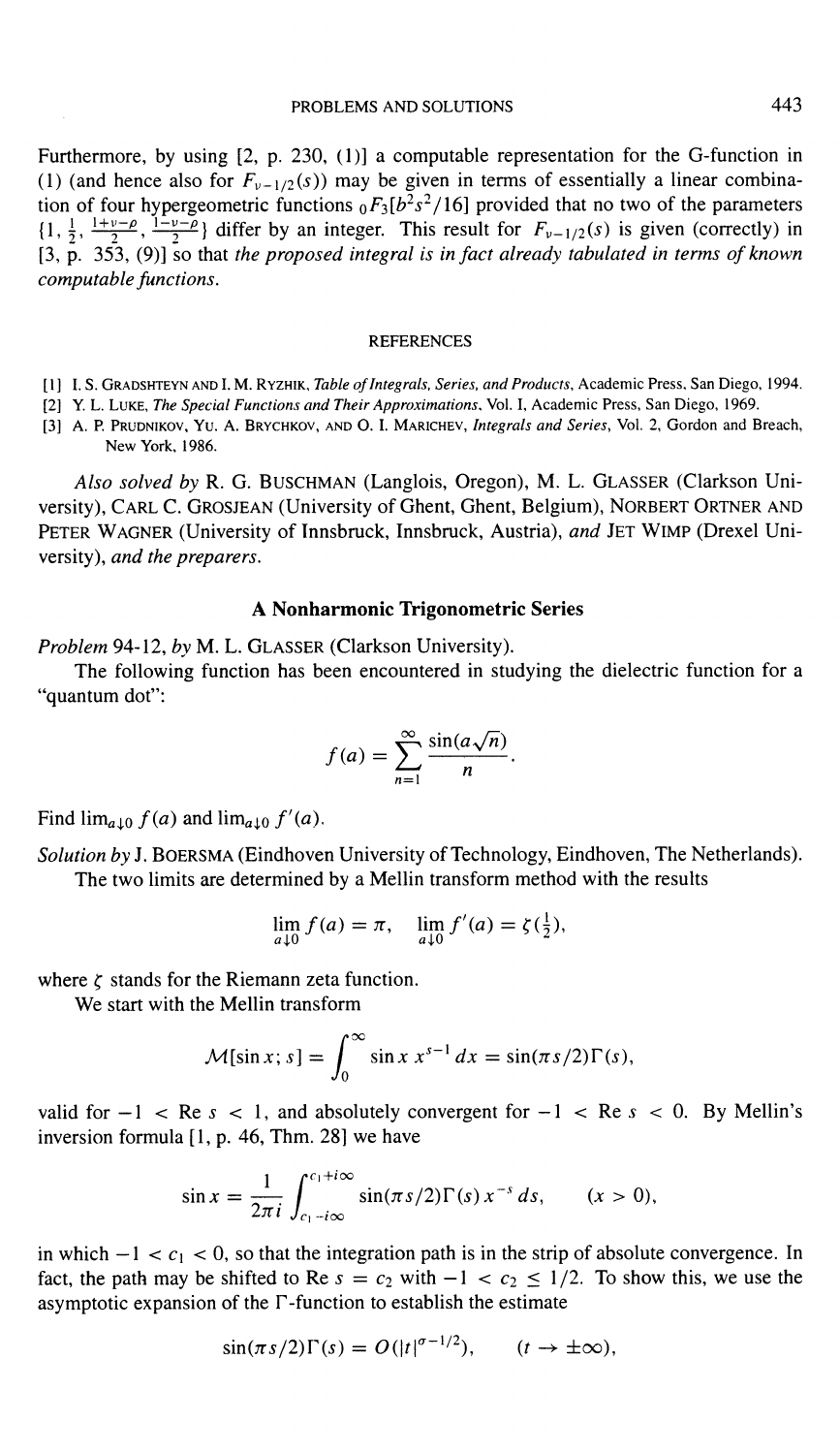where  $s = \sigma + it$ . Then it follows that the contributions of the closing line segments  $[c_1 \pm \sigma + it_1]$  $iT$ ,  $c_2 \pm iT$ ] vanish as  $T \rightarrow \infty$ , if  $c_1 < c_2 \le 1/2$ .

The next step is to replace  $sin(a\sqrt{n})$  by the integral representation presented above, and to interchange the order of summation and integration in the series for  $f(a)$ . As a result it is found that

(1) 
$$
f(a) = \frac{1}{2\pi i} \int_{c-i\infty}^{c+i\infty} \sin(\pi s/2) \Gamma(s) \zeta(1+s/2) a^{-s} ds.
$$

where the factor  $\zeta(1 + s/2)$  stems from  $\sum_{n=1}^{\infty} n^{-1-s/2} = \zeta(1 + s/2)$ , valid for Re  $s > 0$ ; accordingly, one should take  $0 < c \leq 1/2$ . The integrand (1) is an analytic function of s, except for simple poles at  $s = 0$  with residue  $\pi$ , and at  $s = -2k - 1$  with residues  $(-1)^k \zeta(1/2 - k)a^{2k+1}/(2k + 1)!$ , where  $k = 0, 1, 2, \ldots$  By shifting the path of integration to Re  $s = -2N$  (with  $N = 1, 2, 3, ...$ ), we are led to the representation

$$
f(a) = \pi + \sum_{k=0}^{N-1} \frac{(-1)^k \zeta(\frac{1}{2} - k)}{(2k+1)!} a^{2k+1} + R_N(a),
$$

where the remainder term  $R_N(a)$  is given by

(2) 
$$
R_N(a) = \frac{1}{2\pi i} \int_{-2N - i\infty}^{-2N + i\infty} \sin(\pi s/2) \Gamma(s) \zeta(1 + s/2) a^{-s} ds.
$$

To justify the shift of the integration path, we need the estimate [2, pp. 81-82]

$$
\zeta(1+s/2) = \zeta(1+\tfrac{1}{2}(\sigma+it)) = O(|t|^{\mu(\sigma)+\varepsilon}), \qquad (t \to \pm \infty)
$$

valid for every  $\varepsilon > 0$ , in which  $\mu(\sigma)$  is determined by

 $\mu(\sigma) = 0$  if  $\sigma \ge 0$ ;  $\mu(\sigma) \le -\sigma/4$  if  $-2 < \sigma < 0$ ;  $\mu(\sigma) = -(1 + \sigma)/2$  if  $\sigma \le -2$ . It is now clear that  $\sigma - \frac{1}{2} + \mu(\sigma) < 0$  if  $\sigma < \frac{1}{2}$ , and the integrand in (1) tends to zero as Im  $s \to \pm \infty$ , for fixed Re  $s < -\frac{1}{2}$ . Hence, the contributions of the closing line segments  $[-2N \pm iT, c \pm iT]$  vanish as  $T \rightarrow \infty$ .

Changing the integration variable s into  $-s$  in (2), we use the functional equation of the zeta function and some standard properties of the  $\Gamma$ -function to obtain the representation

$$
R_N(a) = \frac{2\pi^{3/2}}{2\pi i} \int_{2N-i\infty}^{2N+i\infty} \frac{\cos(\pi s/4)}{\cos(\pi s/2)} \frac{\zeta(s/2)}{s\Gamma((1+s)/2)} \left(\frac{a}{2\sqrt{2\pi}}\right)^s ds.
$$

In the latter integral we set  $s = 2N(1 + it)$ . Next we establish the inequalities

$$
\left|\frac{\cos(N\pi(1+it)/2)}{\cos(N\pi(1+it))}\right| \leq 2\exp[-N\pi|t|/2], \qquad |\zeta(N(1+it))| \leq \zeta(N),
$$

and, by use of the asymptotic expansion of the  $\Gamma$ -function,

 $\mathbf{r}$ 

$$
\left|\frac{1}{\Gamma(\frac{1}{2}+N(1+it))}\right| \leq (2\pi)^{-1/2} K_N N^{-N} e^N |1+it|^{-N} \exp[N\pi|t|/2],
$$

where  $K_N = 1 + O(N^{-1})$ . The remainder term  $R_N(a)$  can now be estimated by

$$
|R_N(a)| \le 2^{1/2} K_N \zeta(N) N^{-N} \left(\frac{a}{2\sqrt{2\pi e}}\right)^{2N} \int_{-\infty}^{\infty} \frac{dt}{|1+it|^{N+1}}
$$
  
=  $2^{1/2} K_N \zeta(N) N^{-N} \left(\frac{a}{2\sqrt{2\pi e}}\right)^{2N} \frac{\Gamma(1/2)\Gamma(N/2)}{\Gamma((N+1)/2)}.$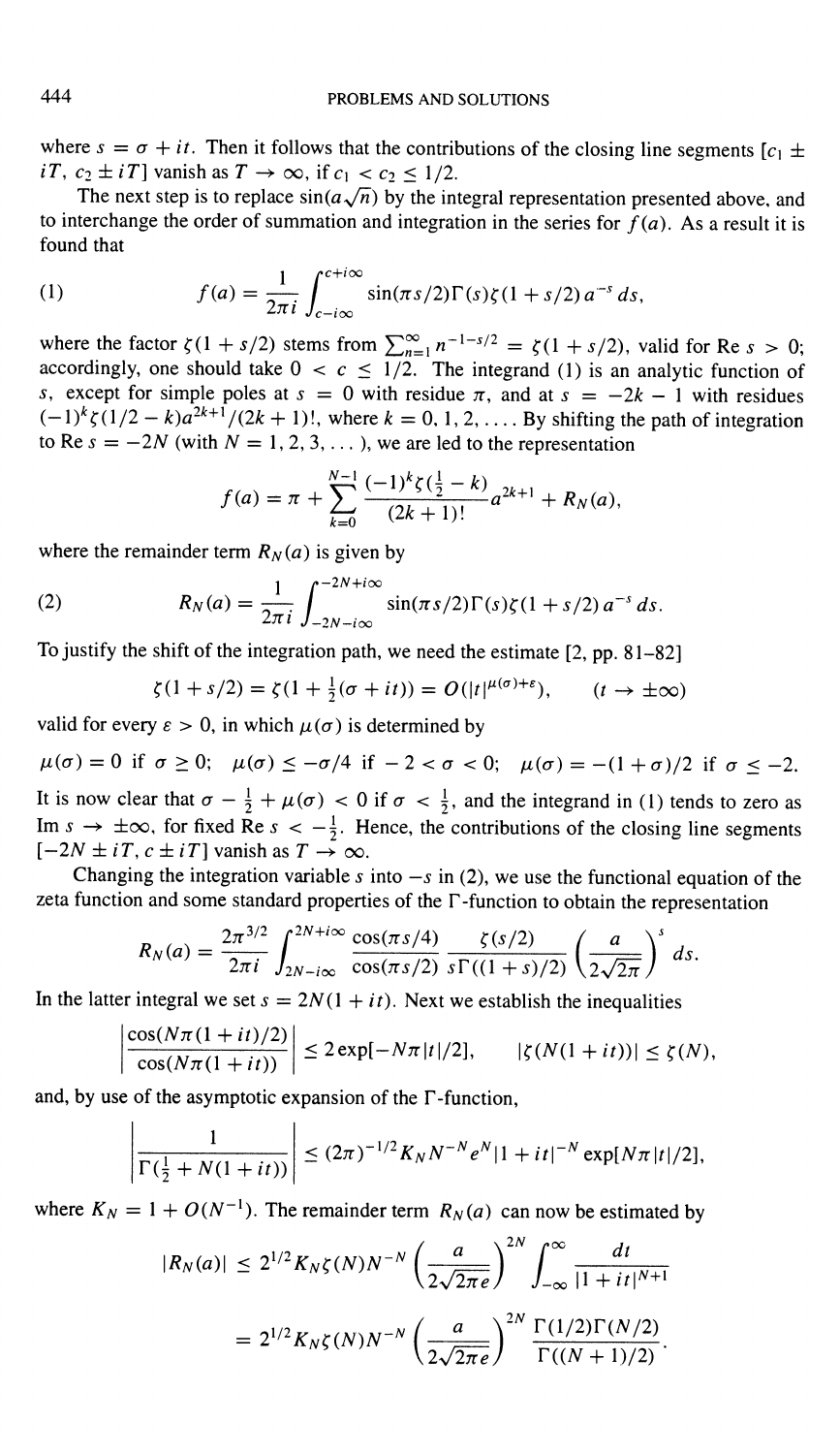From the latter estimate it is clear that  $R_N(a) \to 0$  as  $N \to \infty$ . Consequently, we have for  $f(a)$  the representation by a convergent power series

$$
f(a) = \pi + \sum_{k=0}^{\infty} \frac{(-1)^k \zeta(\frac{1}{2} - k)}{(2k+1)!} a^{2k+1},
$$

valid for all  $a > 0$ . The limit results stated at the outset are now obvious. Alternatively,  $\zeta(\frac{1}{2} - k)$  may be expressed in terms of  $\zeta(\frac{1}{2} + k)$  by means of the functional equation of the zeta function, leading to

$$
f(a) = \pi + 2\pi^{1/2} \sum_{k=0}^{\infty} \frac{\sin((k + \frac{1}{2})\frac{\pi}{2})\zeta(k + \frac{1}{2})}{(k + \frac{1}{2})k!} \left(\frac{a}{2\sqrt{2\pi}}\right)^{2k+1}
$$

The latter series is convergent for all complex a.

*Remark* 1. For a quick derivation of  $f(0+) = \pi$ , write  $f(a)$  as a Riemann sum:  $f(a) =$  $\sum_{n=1}^{\infty} g(a^2n)a^2$ , where  $g(x) = \frac{\sin(\sqrt{x})}{x}$ . It can be shown that  $\lim_{a \downarrow 0} f(a)$  is equal to the Riemann integral

$$
\int_0^\infty g(x) dx = \int_0^\infty \frac{\sin(\sqrt{x})}{x} dx = 2 \int_0^\infty \frac{\sin t}{t} dt = \pi.
$$

Remark 2. Similar results can be derived for the cosine-series, namely,

$$
\sum_{n=1}^{\infty} \frac{\cos(a\sqrt{n})}{n} = \frac{1}{2\pi i} \int_{c-i\infty}^{c+i\infty} \cos(\pi s/2) \Gamma(s) \zeta(1+s/2) a^{-s} ds
$$
  
=  $-2 \log a - \gamma + \sum_{k=1}^{\infty} \frac{(-1)^k \zeta(1-k)}{(2k)!} a^{2k}$   
=  $-2 \log a - \gamma + \frac{a^2}{4} + \pi^{1/2} \sum_{m=1}^{\infty} \frac{(-1)^m \zeta(2m)}{m \Gamma(2m + \frac{1}{2})} \left(\frac{a}{2\sqrt{2\pi}}\right)^{4m}, \qquad (a > 0),$ 

where  $\gamma$  is Euler's constant.

### REFERENCES

[1] E. C. TITCHMARSH, Introduction to the Theory of Fourier Integrals, 3rd ed., Chelsea, New York, 1986. [2]  $\longrightarrow$ , The Theory of the Riemann Zeta Function, Clarendon Press, Oxford, 1951.

Solution by ROBIN JOHN CHAPMAN (University of Exeter, UK).

We start by proving amore general result. Let

(1) 
$$
f_{\beta}(a) = \sum_{n=1}^{\infty} \frac{\sin(an^{\beta})}{n}, \qquad (0 < \beta < 1).
$$

I claim that  $\lim_{a\downarrow 0} f_\beta(a) = \pi/(2\beta)$ . I remark that this is also true when  $\beta = 1$ , for by the theory of Fourier series

$$
\sum_{n=1}^{\infty} \frac{\sin(na)}{n} = \frac{\pi - a}{2}
$$

when  $0 < a < 2\pi$ .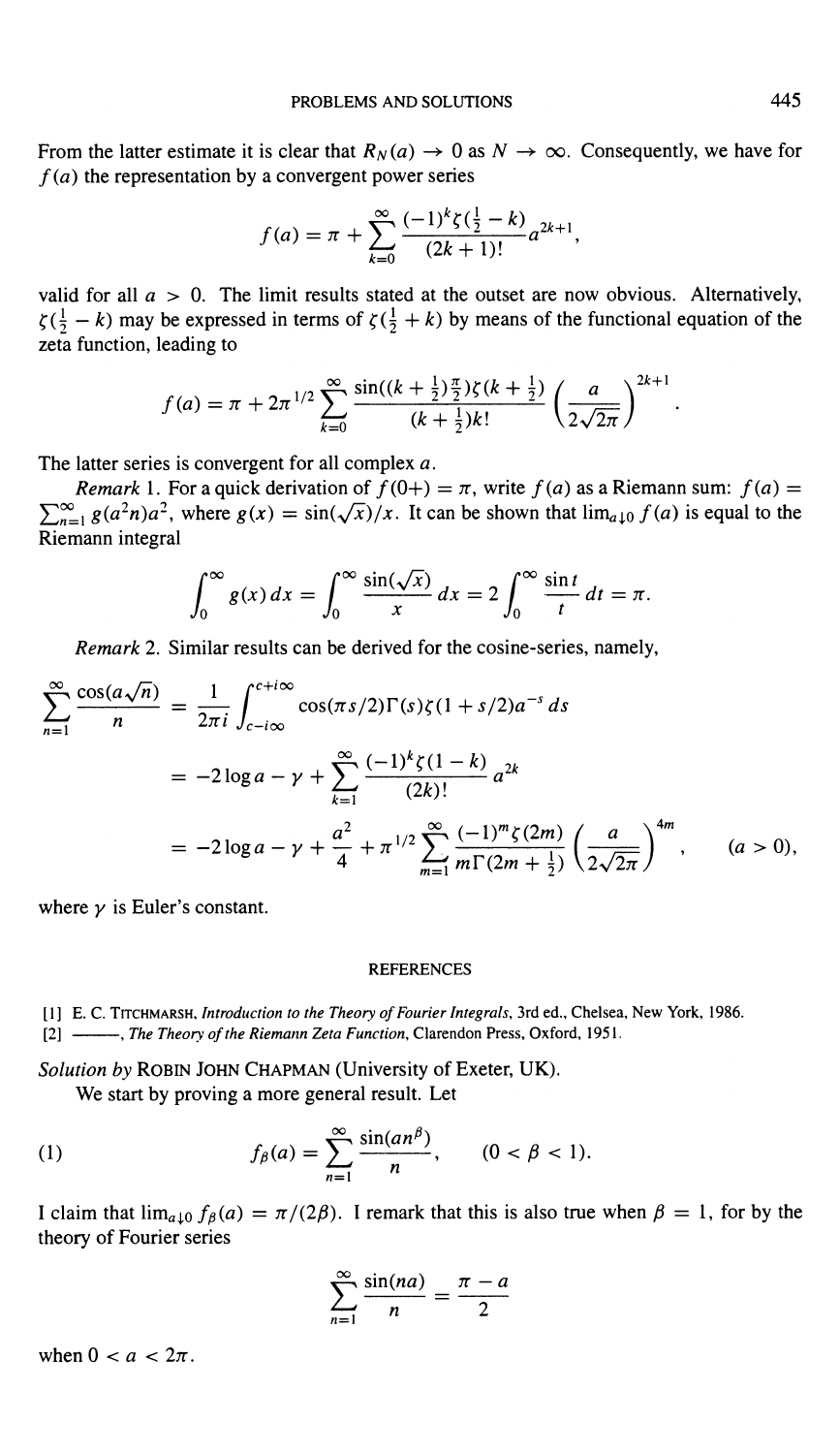Note that if  $\phi(x)$  is a continuously differentiable function then integration by parts gives

$$
\int_{n-1}^n \phi(x) \, dx = \phi(n) - \int_{n-1}^n (x - n + 1) \phi'(x) \, dx.
$$

Applying this to  $\phi(x) = \sin(ax^{\beta})/x$  and summing gives

(2) 
$$
\sum_{n=1}^{N} \frac{\sin(an^{\beta})}{n} = \int_{0}^{N} \frac{\sin(ax^{\beta})}{x} dx + \int_{0}^{N} \{x\} \left(a\beta \frac{\cos(ax^{\beta})}{x^{2-\beta}} - \frac{\sin(ax^{\beta})}{x^{2}}\right) dx,
$$

where  $\{x\} = x - \lfloor x \rfloor$  denotes the fractional part of x. Putting  $y = ax^{\beta}$  gives

$$
\int_0^N \frac{\sin(ax^\beta)}{x} dx = \frac{1}{\beta} \int_0^{aN^\beta} \frac{\sin y}{y} dy,
$$

which tends to  $\pi/(2\beta)$  as  $N \to \infty$ . If  $\varepsilon > 0$  the convergence is uniform for  $a \ge \varepsilon$ . The integrand of the second integral is  $O(x^{\beta-1})$  as  $x \to 0$  and  $O(x^{\beta-2})$  as  $x \to \infty$ . Hence

(3) 
$$
f_{\beta}(a) = \frac{\pi}{2\beta} + \int_0^{\infty} \{x\} \left(a\beta \frac{\cos(ax^{\beta})}{x^{2-\beta}} - \frac{\sin(ax^{\beta})}{x^2}\right) dx.
$$

If  $K > \varepsilon > 0$  the second integrand in (2) is bounded by  $(K\beta + 1)x^{\beta-2}$  so the series (1) converges uniformly for  $a \in [\varepsilon, K]$ . The integrand in (3) tends pointwise to zero as  $a \downarrow 0$ . If  $0 < a < 1$  it is bounded in absolute value by  $2\psi(x)$ , where

$$
\psi(x) = \begin{cases} x^{\beta - 1} & \text{if } x < 1, \\ x^{\beta - 2} & \text{if } x \ge 1 \end{cases}
$$

is a positive integrable function. Hence by Lebesgue's theorem of dominated convergence

$$
\lim_{a \downarrow 0} f(a) = \frac{\pi}{2\beta}
$$

as claimed.

We now return to the case  $\beta = 1/2$ . Using (3) we write

$$
f(a) = f_{1/2}(a) = \pi + \frac{1}{2}ag_1(a) - g_2(a),
$$

where

$$
g_1(a) = \int_0^\infty \{x\} \frac{\cos(a\sqrt{x})}{x^{3/2}} dx
$$

and

$$
g_2(a) = \int_0^\infty \{x\} \frac{\sin(a\sqrt{x})}{x^2} dx.
$$

Differentiating the integral for  $g_2$  formally with respect to a gives the integral for  $g_1$ . As the integrand in the integral for  $g_1$  is bounded above by the  $L^1$  function  $x \mapsto \{x\}/x^{3/2}$ , then  $g'_2(a) = g_1(a)$ . Now consider  $g_1$ . Integration by parts gives, for a suitable function  $\phi$ ,

$$
\int_{n-1}^n \{x\} \phi(x) \, dx = \frac{\phi(n)}{2} - \int_{n-1}^n \frac{\{x\}^2}{2} \, \phi'(x) \, dx.
$$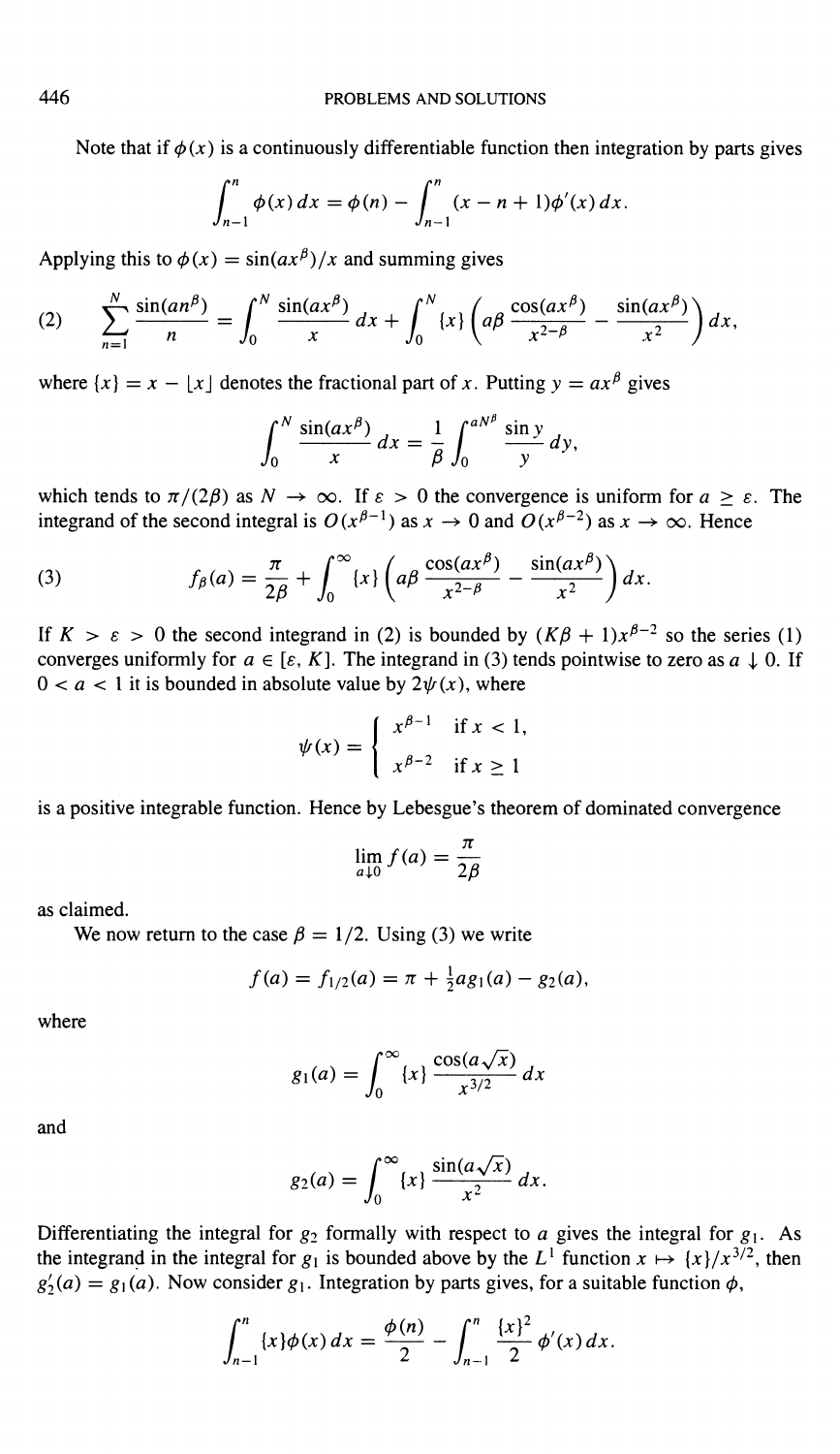Applying this to  $\phi(x) = x^{-3/2} \cos(a \sqrt{x})$  and summing gives

$$
g_1(a) = \frac{1}{2} \sum_{n=1}^{\infty} \frac{\cos(a\sqrt{n})}{n^{3/2}} + \int_0^{\infty} \frac{\{x\}^2}{2} \left( \frac{a\sin(a\sqrt{x})}{2x^2} + \frac{3\cos(a\sqrt{x})}{2x^{5/2}} \right) dx.
$$

The formal derivative of this with respect to  $a$  is

$$
h(a) = -\frac{1}{2} \sum_{n=1}^{\infty} \frac{\sin(a\sqrt{n})}{n} + \int_0^{\infty} \frac{\{x\}^2}{4} \left( \frac{a \cos(a\sqrt{x})}{x^{3/2}} - \frac{2 \sin(a\sqrt{x})}{x^2} \right) dx.
$$

We have already shown that the sum here is uniformly convergent when  $a$  lies in a set of the form  $[\varepsilon, K]$ ; also the integrand is bounded by a multiple of the  $L^1$  function  $x \mapsto \{x\}^2 (x^{-2} + x^{-3/2})$ when  $a \leq K$ . Hence  $g'_1(a) = h(a)$ , and so  $f'(a) = -\frac{1}{2}g_1(a) + \frac{a}{2}h(a)$ . By Lebesgue's dominated convergence theorem, and the fact that  $\lim_{a\downarrow 0} f(a)$  exists, it follows that  $h(a)$ tends to a finite limit as  $a \downarrow 0$ . Hence, again by Lebesgue's theorem,

$$
\lim_{a \downarrow 0} f'(a) = -\frac{1}{2} \int_0^\infty \frac{\{x\}}{x^{2/3}} dx.
$$

It only remains to identify this final integral. If  $s = \sigma + it$  is a complex number with real part  $\sigma > 1$ , then

$$
\sum_{n=1}^{N} \frac{1}{n^s} = 1 + \sum_{n=2}^{N} \frac{1}{n^s} = 1 + \int_{1}^{N} \frac{dx}{x^s} - s \int_{1}^{N} \frac{\{x\}}{x^{s+1}} dx
$$

and so

(4) 
$$
\zeta(s) = 1 + \int_1^\infty \frac{dx}{x^s} - s \int_1^\infty \frac{\{x\}}{x^{s+1}} dx = \frac{s}{s-1} - s \int_1^\infty \frac{\{x\}}{x^{s+1}} dx.
$$

But the integral on the right-hand side of this is an analytic function for  $\sigma > 0$ , and so by analytic continuation (4) is valid for all  $s \neq 1$  with  $\sigma > 0$ . Suppose that s is real and  $0 < s < 1$ . Then

$$
\int_0^1 \frac{\{x\}}{x^{s+1}} dx = \int_0^1 \frac{dx}{x^s} = \frac{1}{1-s}
$$

Hence for  $0 < s < 1$  we have

$$
\zeta(s) = -s \int_0^\infty \frac{\{x\}}{x^{s+1}} dx
$$

and so

$$
\zeta(1/2) = -\frac{1}{2} \int_0^\infty \frac{\{x\}}{x^{3/2}} dx
$$

as required.

Also salved by CARL C. GROSJEAN (University of Ghent, Ghent, Belgium), W. B. JORDAN (Scotia, NY), KEE-WAI LAU (Hong Kong), G. LOHOFER (German Aerospace Research Establishment, Koln, Germany), 0. P. LOSSERS (Technical University, Eindhoven, The Netherlands), G. F. NEWELL (University of California, Berkeley), PETER WAGNER (University of Innsbruck, Innsbruck, Austria), JAMES A. WILSON (Iowa State University), and the proposer.